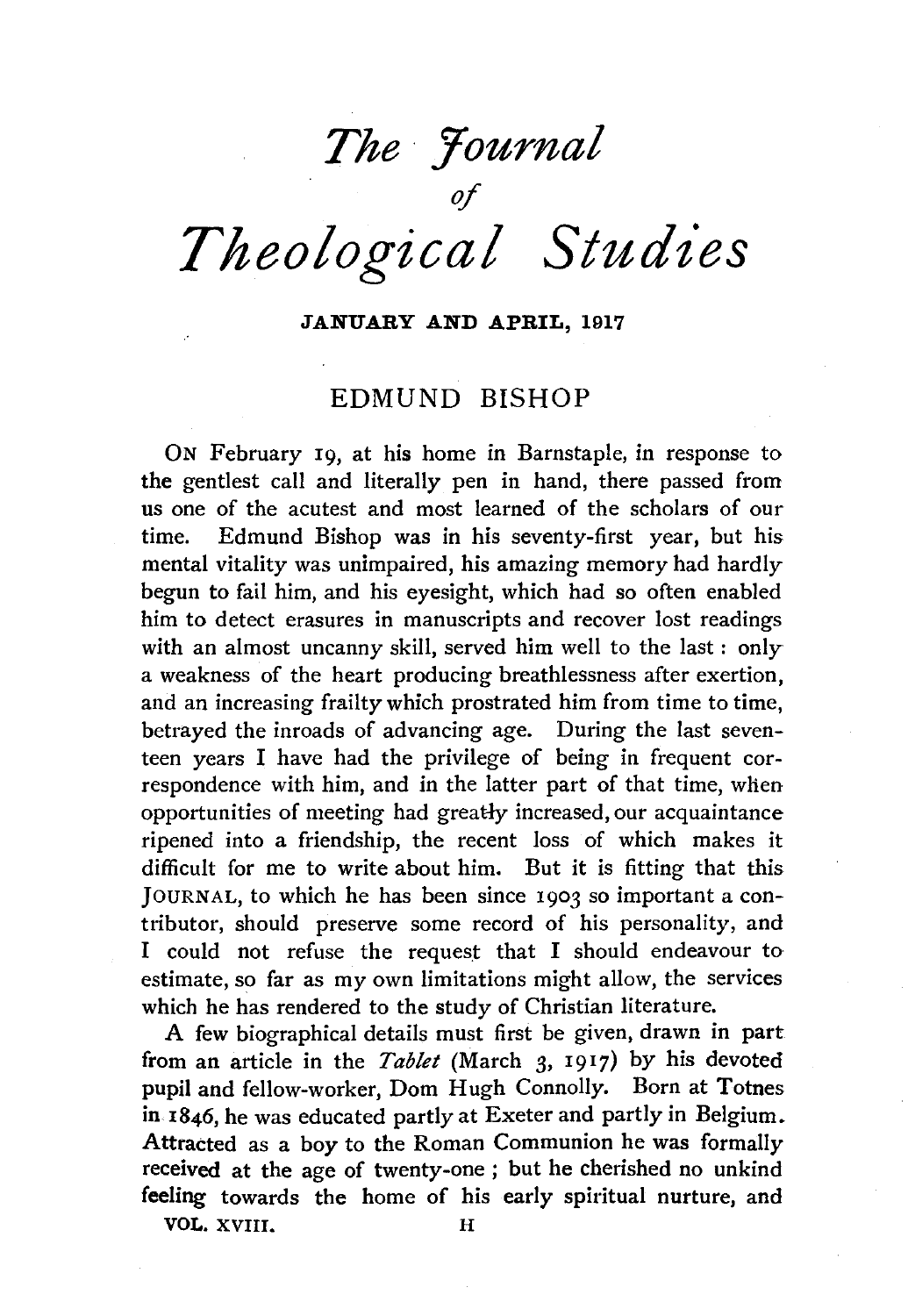I remember the eagerness with which he bade me turn again to the last pages of *Yohn Inglesant,* a book which he told me he read every year. If some of our scholars suffered under the lash of his criticism, it was carelessness, or prepossession, or false method, that vexed him ; and their treatment was after all much less severe than that which he frequently meted out to some of the most prominent writers of his own communion. From 1864 to 1885 he held a position in the Education Department of the Privy Council Office : his leisure hours and his vacations were given to patristic and liturgical studies and to researches in the British Museum. His method of study was his own. As a boy, so he told me, he bought Muratori's *Antiquitates*, and read the six folios right through. The great scholars of the seventeenth and eighteenth centuries were his teachers. He seemed to know them personally. 'I love the *history* of books in *themselves'*, he wrote, ' and am a DEVOURER of prefaces.' Changes in the Education Office offered him the alternatives of remaining under new conditions or retiring after unusually short service with a pension. He chose the latter, thus freeing himself for literary work. He went to Downside with the hope of becoming a Benedictine, but his health was too frail to allow of his taking the monastic habit. In spirit he was a true Benedictine, and in the succession of the great masters of sacred learning ; and in the large-hearted community on the Mendips he found a second home, where in later years he regularly spent two or three of the summer months in each year. From 1893 to 1901 he worked with his friend Dom Gasquet, now Cardinal Gasquet, in Great Ormond Street, close to the British Museum; and shortly after that he retired to North Devon where he lived with his sister and his niece for the last fifteen years of his life.

Such a life afforded unusual opportunities for continuous and systematic study. His range of reading was immense : he analysed and annotated everything, and made vast collections, largely of materials gathered by himself from manuscripts. He was never satisfied until he had got behind the printed texts : and his way with a manuscript was his own. He would sit and gaze at a great Psalter, until it revealed to him the character of the scribe who wrote it or the ecclesiastic who had ordered it to be written. He had a sense of divination which rarely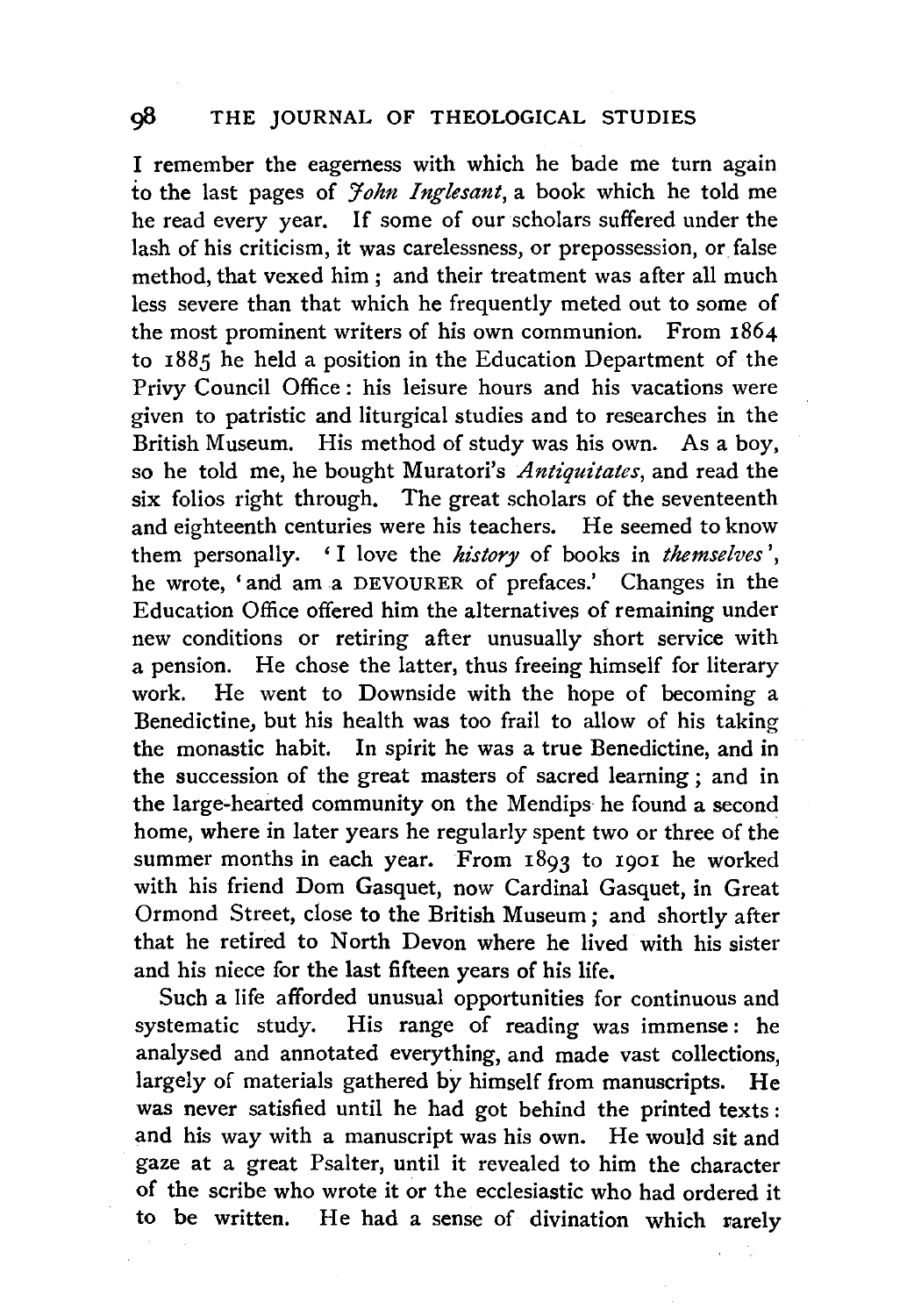played him false : it was controlled by an overmastering passion for getting at the facts, all the available facts, before venturing on the exposition of a theory. In his published writings some of his cherished beliefs would find expression as mere hints in a footnote-' hints', as Mgr Mercati has said, 'worthy of being carefully treasured, and capable of fruitful application.' But in his letters, as well as in his eager conversations, he would let himself go, with delightful apologies and cautions, it is true, but with a freedom and a raciness which displayed the highest qualities of the historical imagination. Many scholars have precious bundles of these letters and of memoranda ( *Consultationes,* as he would call them) dealing with the most diverse topics and containing information known only to himself. It may be hoped that presently an effort will be made to collect and arrange this great stock of knowledge, and to publish some portions of it for the use of other students. So much of the character of the man and of the method of his work is revealed in his letters, that I am confident that I shall do better justice to my subject, and at the same time give more pleasure to the reader, by a considerable quotation from a letter dated August 26, 1916, than by any further effort at a personal description. I had sent him a memorandum containing the results of a somewhat elaborate investigation of the Worcester charters, especially those of St Oswald. This drew from him a letter of which the following is a fragment : I give it, as nearly as it is possible to reproduce it in print, with all the little tricks of emphasis which correspond in writing to the vivid tones and significant gestures of his rapid conversation. The opening sentence is too characteristic of his generosity in the appreciation of the work of new-comers in fields which he had made his own to be omitted :

Your exposition of Oswald's mode of action in the case is so singularly concrete and actual that you have been able to draw before one's eyes, help me to 'understand' (and ' feel') the character of Oswald and what  $it$  was that made Dunstan trust him, as I have never been able, even in a groping, glimmering way, to do before. To me the English tenth century means the 'understanding' (if one can come to it) of four men, three clerics and one layman : Athelstan, Dunstan, Ethelwold, Oswald. Here is the *production* (I mustn't say *projection,* which has an idea of the fortuitous in it) of the great Alfred, his outcome, the outcome as it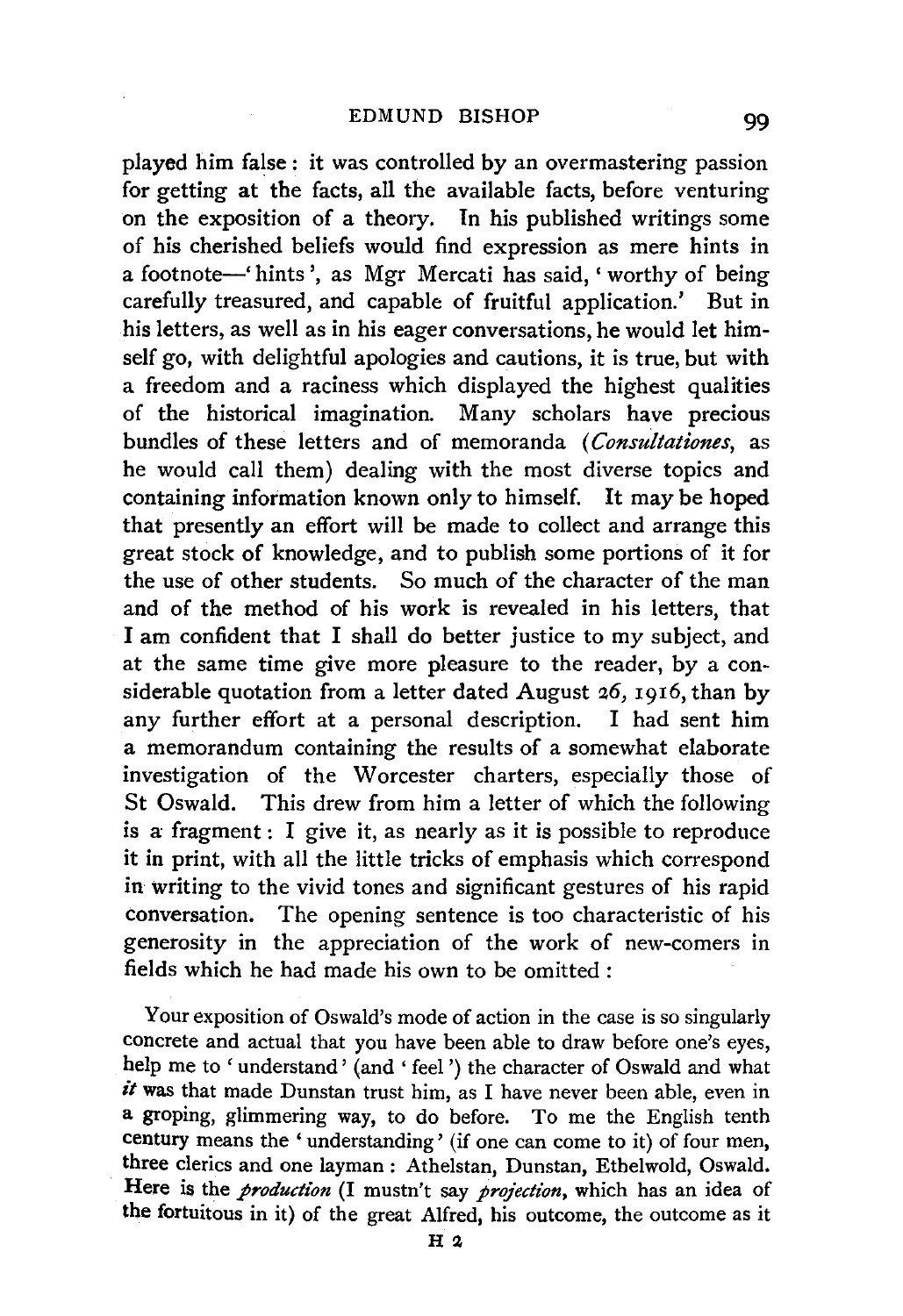were of himself as contribution to the 'Making of England'. Dunstan, I think I can *see-what* he was : to me he is, remains, ever, one of the five or six greatest of Englishmen. Athelstan-ah! Why does not some one take to meditating on him-a sort of Melchisedek of the English State-sine patre sine matre? What was it that made himthe centre of a whole complex of European Alliances ; *and* the donor of books to favoured English churches, 'noble' *books-and* the hero of Brunanburh? Did *anything* escape his keen and penetrating eye? But all this is not for me : I can but see, look, and wonder ; and then say 'Exoriare aliquis....' Who shall tell us *what* this hero, this great Englishman, was? Who? Not in my day.

*All* the three ecclesiastics are deserving of the most careful study. Somehow I have, and have always had, a feeling that Ethelwold was of a 'commoner clay' (there is no other way in which I can put it) than the other two. Yet glimpses we get of him-some-are so wonderfully attractive! Shewing as so singularly 'attaching'—Dunstan had *no* disciples-Ethelwold could not *help* seemingly making them. This then must be always counted in his favour when one strives to realize the living man, the living soul. Also I think we must not forget that *in fact* there issued from Ethelwold a 'literary movement'—unfortunately the Latin things have been most published abroad-but Aelfric ... there must lie for us (to 'my' mind, whether it be right-guided or wrong) the revelation of *the best* that was in Ethelwold. Yet I feel always a something that draws me back from genuinely and freely ' warming' towards him. I fancy, fancy, it must be some obscure sense of his love of the vanities, pontifical baubles, and so on, Court splendours and the like, that this sort of 'love' and complacency was ingrained in him. 'Very unjust '-of course! But then I can't be just cold-just when I want to *see* the living man and come in touch withdon't laugh-his soul. I say 'don't laugh', because being Devonshire born, and what is more deeply felt, I have a sense of superstitious realism as to Ghosts ... and that spirit touches spirit still though centuries divide us.  $\dots$  Do please before you send me to the limbo of 'Fanciful Nonsensicality' read *In Memoriam*, No. xcv. . . . You see I feel-that is to say in the days when I actually 'handled' (and conversed with) certain MSS that scrutinizing them one came into contact with the living writer-or originator-of them ! To take two as examples, two that are to our present business-Ethelwold's Benedictional and the Bosworth Psalter. Years ago I had the opportunity of being able to examine the Benedictional, the MS itself, at leisure to contemplate it for a couple of hours. Gage's reproduction in black and white was then felt to be 'no good' whatever. How gorgeous and splendid. *Here* is Ethelwold himself figured in the dead page of script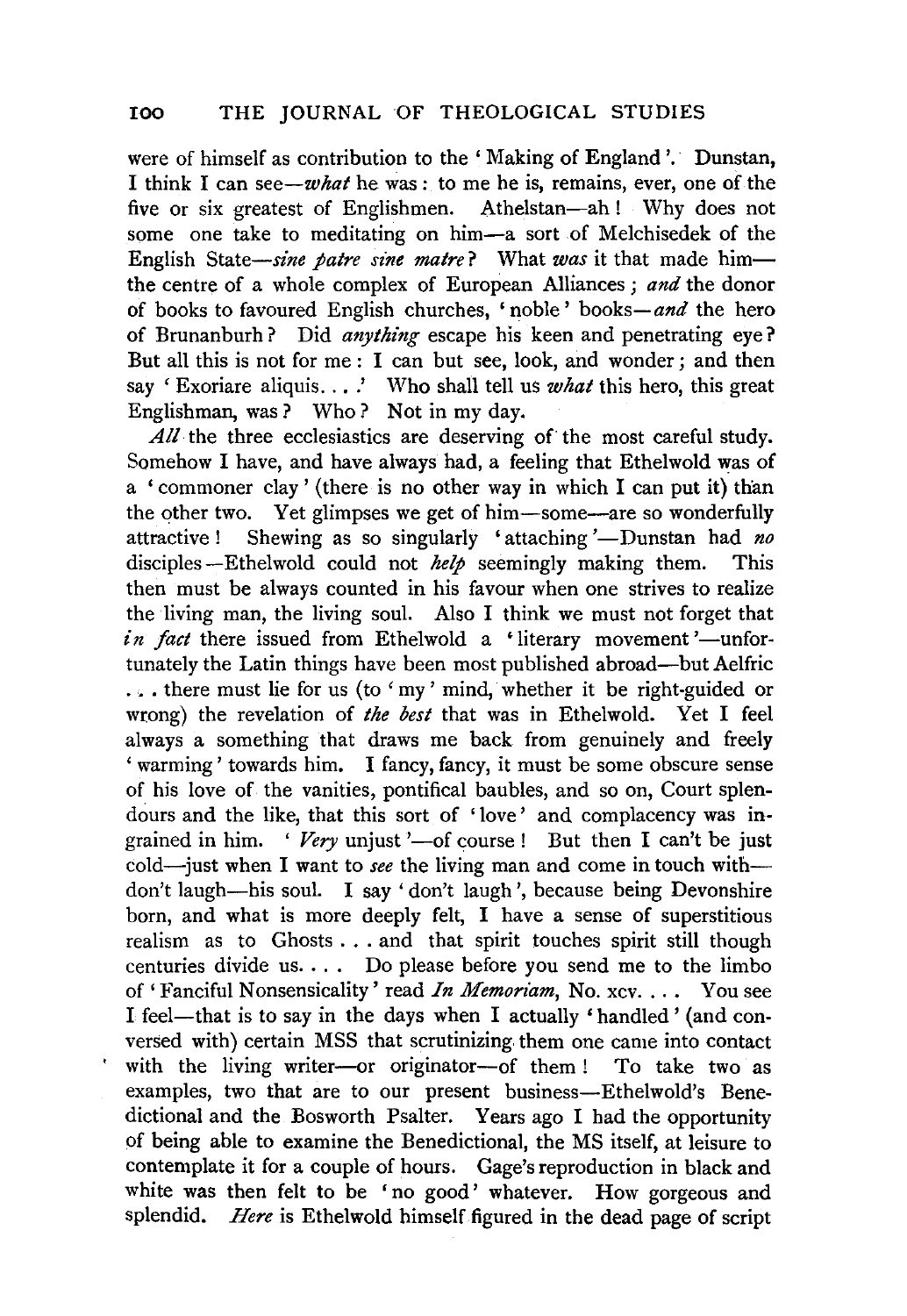and gold. When first I saw the Bosworth Psalter, and had it at leisure for six weeks to scan and 'meditate on', it was the same, and a *comparative* study this time. Here are the two men, Ethelwold and Dunstan, still to-day under their own very hand-more far, actually portraying themselves before one's eyes. For me I must own Bosworth is as surely Dunstan and the Benedictional is Ethelwold-' a portrait by the artist himself' $-$ just as surely as anything in the collection at the Uffizi (isn't it? Anyhow at the Pitti Palace). It matters nought to me to be laughed at for saying so : but I feel ' sure' *you* will not laugh at these confessions, and will look at them with indulgent, even if some· what sceptical eye. Of course one couldn't put such things in cold print: nor would one care to write them except *most* exceptionally. But I am in the deep sense that there *is* something ' true and just ' in these reveries after all. Some day when you are—if ever you feel—in the mood, and are in London, and have two or three hours to spare, get out 'Bosworth' at the Museum and have in the Roxburgh reproduction of Ethelwold's Benedictional, and *contemplate* them comparatively. I think you will find at the end that a couple of hours might be easily worse spent.

I fear that I have exceeded the reasonable limits of space without even approaching the task which I had at first set before myself, namely, of indicating-' pro tenuitate mei sensuli ', as one of his Spaniards of the seventh century would have phrased itthe chief contributions which Edmund Bishop made to the scientific study of Christian history and literature. But indeed such a task is better reserved for a fuller consideration and, it may be, for a more capable judgement. A volume is now in the press, on the fastidious correction of which his last efforts were expended, which, under the title *Liturgica Historica,* will present in a permanent form the most important of his many scattered essays and memoranda, brought up to date by means of additional notes and supplementary paragraphs. This will be the only book that will have appeared under his own name as sole author. In other books he stands in the second place as joint-author with a friend. For the rest we have but articles and pamphlets, or • notes' of unusual dimensions contributed to the books of others. But no one can tell how much of his work, generously given away to a host of enquirers, lies hidden in the writings of scholars who were only permitted to make a general acknowledgement of his assistance.